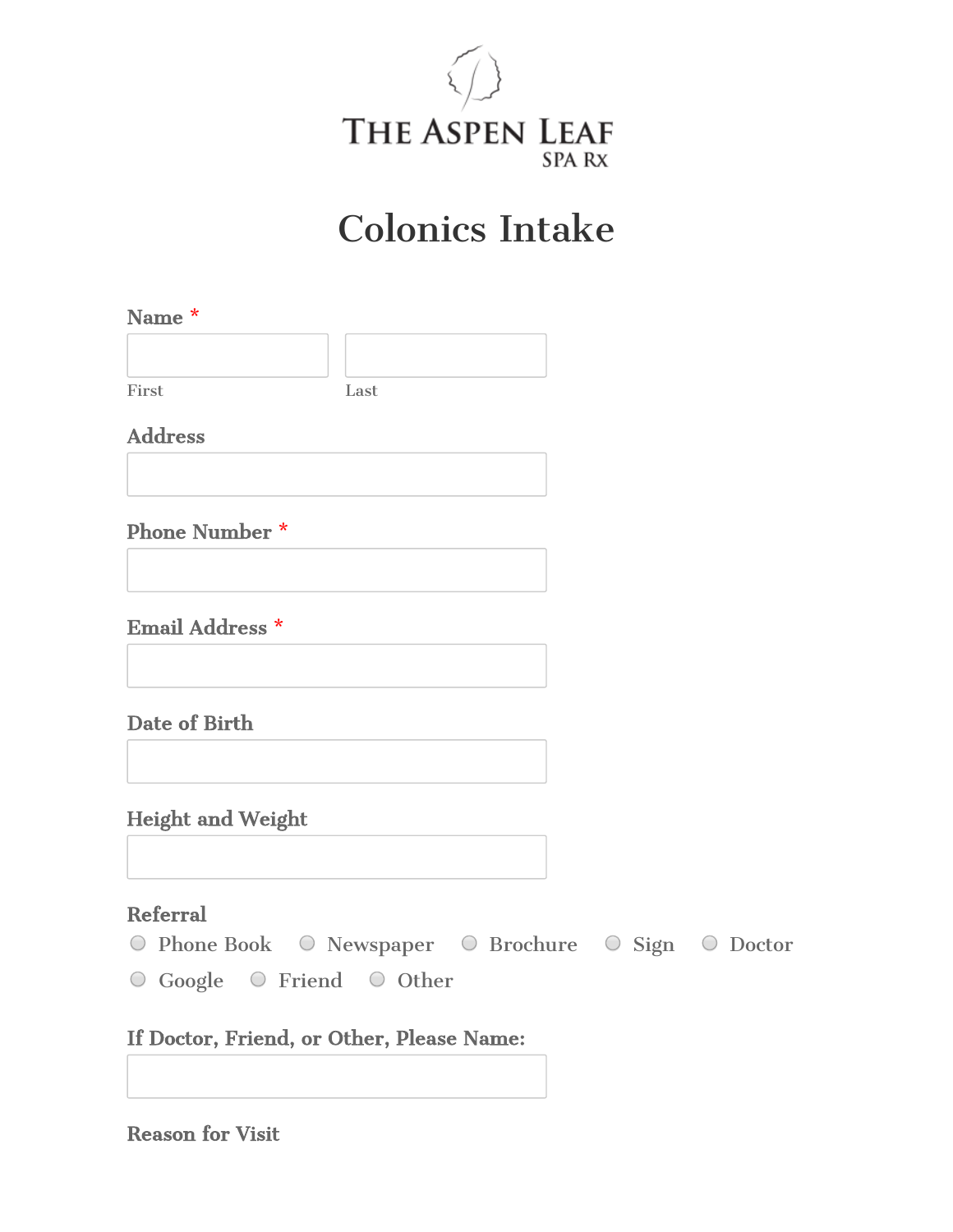#### Do you suffer from any of the following?

- $\Box$  Arthritis  $\Box$  Asthma  $\Box$  Allergies  $\Box$  Colitis  $\Box$  Constipation
- $\Box$  Diabetes  $\Box$  Diarrhea  $\Box$  Diverticulitis  $\Box$  Heart Issues
- $\Box$  Hemorrhoids  $\Box$  Headaches  $\Box$  Candidiasis
- $\Box$  Chronic Fatigue  $\Box$  Bad Breath  $\Box$  Indigestion  $\Box$  Backache
- $\Box$  Skin Disorders  $\Box$  Eye Issues  $\Box$  Foot Aches  $\Box$  Gastritis
- $\Box$  Rectal Bleeding  $\Box$  Cancer  $\Box$  Other

Please select all that apply.

#### If cancer or other, please explain:

#### Are you pregnant?

Yes

 $\Box$  No

#### Surgeries?

X-Rays?

Chemotherapy

#### Please list your medications and supplements: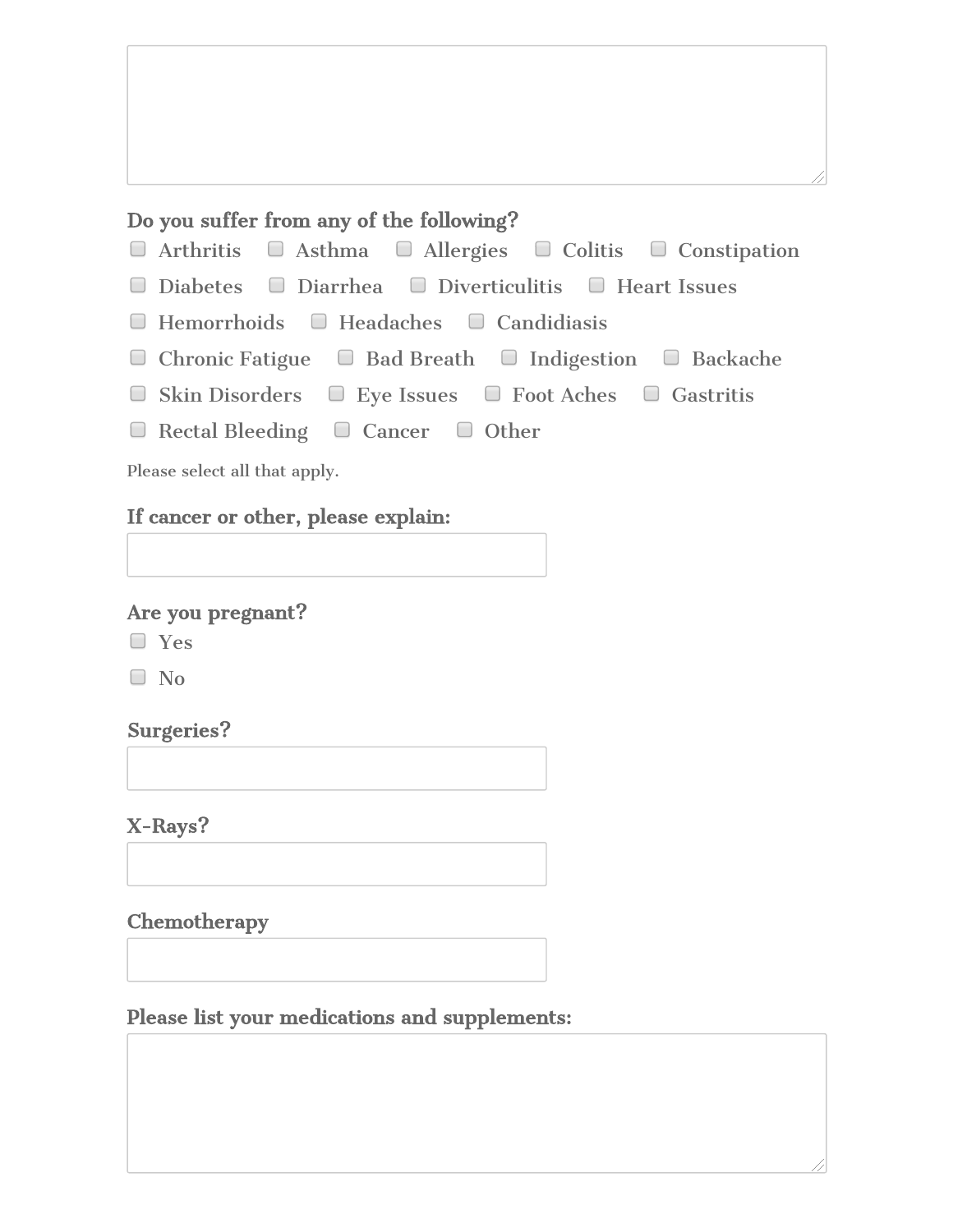How often do you use Aspirin

How often do you drink Coffee

How often do you use Antacids

How often do you smoke Cigarettes

How often do you drink Black Tea

How often do you drink Alcohol

## Are you currently under a doctor's care?

- Yes
- $\Box$  No

Do you receive chiropractic care and/or massage therapy?

- Yes
- No

## Have you ever had a colonic irrigation?

- Yes
- $\Box$  No

# If yes, when was your last series and the results?

What does your daily diet consist of?